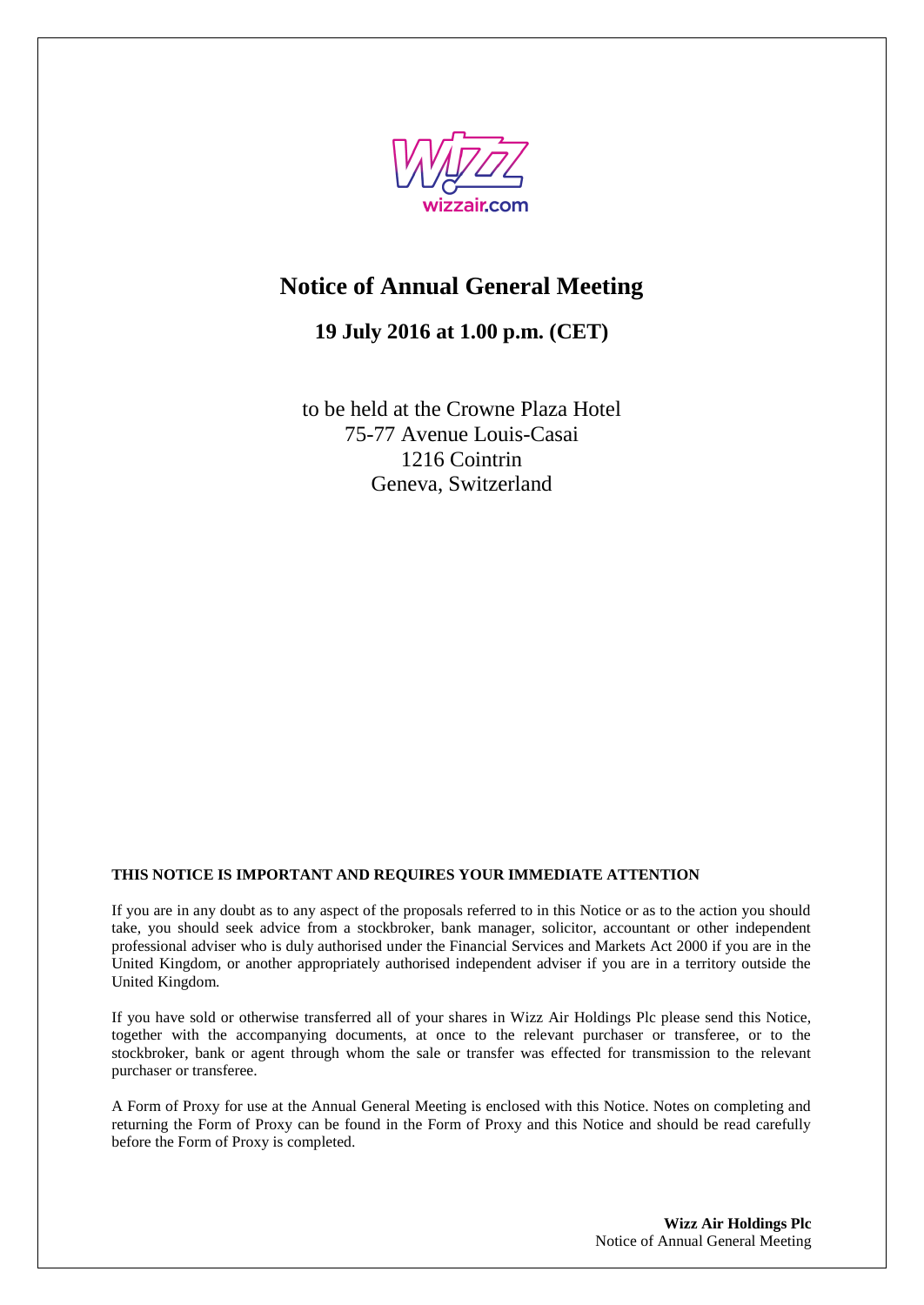

25 May 2016

Dear Shareholder,

## **ANNUAL GENERAL MEETING OF THE COMPANY – 19 July 2016**

I am pleased to enclose the Notice convening the forthcoming annual general meeting ("**AGM**") of Wizz Air Holdings Plc (the "**Company**") which will be held at the Crowne Plaza Hotel, 75-77 Avenue Louis-Casai, 1216 Cointrin, Geneva, Switzerland on 19 July 2016 at 1.00 p.m. (CET).

The business to be considered at the AGM is set out in the Notice of AGM which you can find on pages 3 to 5 of this document. Explanatory notes on each resolution to be considered at the AGM appear on pages 9 to 10 of this document.

Please note that only those shareholders whose name appear on the register of members or Separate Register (as defined in the Company's articles of association (the "**Articles**")) of the Company at 1.00 p.m. (CET) on 17 July 2016 shall be entitled to attend and/or vote at the AGM.

## *Annual report and accounts*

Resolution 1 deals with the receipt by the shareholders of the Company's audited financial accounts and the related reports of the directors of the Company and the auditors for the year ended 31 March 2016. Shareholders will have the opportunity to put any questions to the directors before the resolution is proposed at the AGM.

## *Directors' remuneration report*

Resolution 2 seeks approval for the directors' remuneration report. The vote on the directors' remuneration report is advisory in nature and does not affect the actual remuneration paid to any individual director.

## *Board of directors*

Resolutions 3 to 16 relate to the election and re-election of the directors. In accordance with the UK Corporate Governance Code, all of the directors of the Company will be standing for re-election at the AGM. In accordance with the Financial Conduct Authority's Listing Rules and the Articles, there will be an ordinary resolution and a separate resolution of Independent Shareholders (as defined in the Articles) in respect of the re-election of each of the Independent Directors (as defined in the Articles), being Thierry de Preux, Guido Demuynck, Simon Duffy and John McMahon and the election of Susan Hooper.

A brief summary of the skills and experience of each director is set out on pages 11 to 13 of this document. Each director is considered to be effective in their role and to be committed to making available the appropriate time for meetings of the board of directors of the Company (the "**Board**") and other duties for the Company.

## *Actions to be taken by shareholders*

Although we would like as many shareholders as possible to attend our AGM, I do appreciate that this is not always possible. However, even if you are not able to come to the AGM in person your vote is still important. I would therefore encourage you, regardless of the number of shares you own, to complete, sign and return the accompanying Form of Proxy to the Company's Registrar,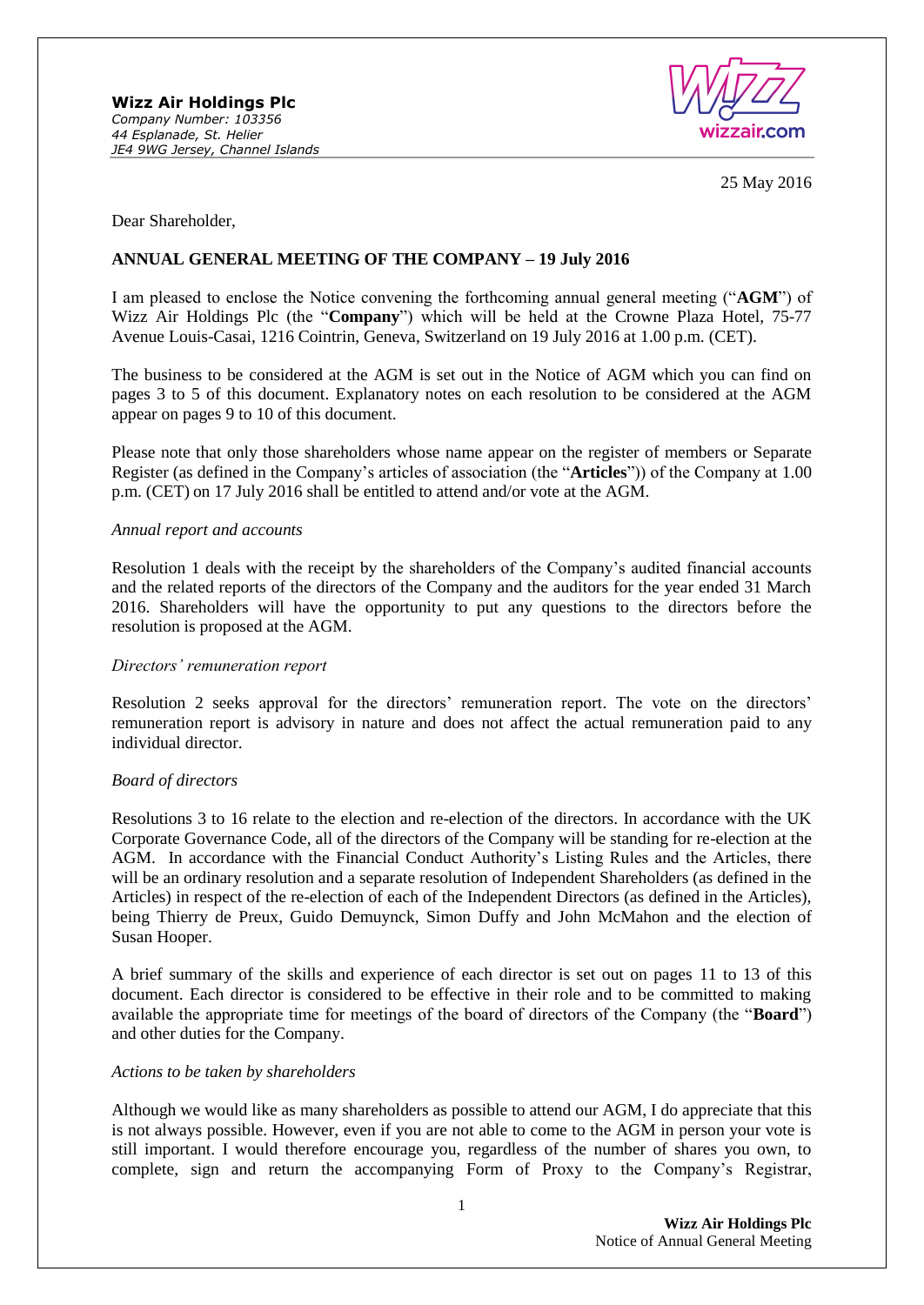Computershare Investor Services (Jersey) Limited at c/o The Pavilions, Bridgwater Road, Bristol BS99 6ZY, United Kingdom as soon as possible but, in any event, by no later than midday (BST) on 15 July 2016. Alternatively, you may also register your proxy appointment(s) and voting instructions electronically or through the CREST electronic proxy appointment service if you are a CREST member. Please refer to pages 6 to 7 of this document for further details of how to appoint a proxy or proxies. Registration of a proxy appointment will not prevent you from attending and voting at the AGM if you so wish.

#### *Recommendation*

The Board is unanimously of the opinion that all the resolutions set out in the Notice to be put to the AGM are in the best interests of the Company and its shareholders as a whole and therefore recommends that shareholders vote in favour of each of the resolutions, as the directors intend to do in respect of their own beneficial holdings.

#### *Queries*

The AGM provides an opportunity for you to ask questions about the business set out in the Notice and to raise other matters about the business of the Company. I will endeavour to ensure that discussions are kept relevant and that as many shareholders as possible have the opportunity to speak.

I hope that you will be able to attend our AGM and I look forward to seeing as many of you as possible.

Yours sincerely,

William A. Franke Chairman

**\_\_\_\_\_\_\_\_\_\_\_\_\_\_\_**

## **Wizz Air Holdings Plc**

**Registered number:** 103356 **Registered office:** 44 Esplanade, St. Helier JE4 9WG, Jersey, Channel Islands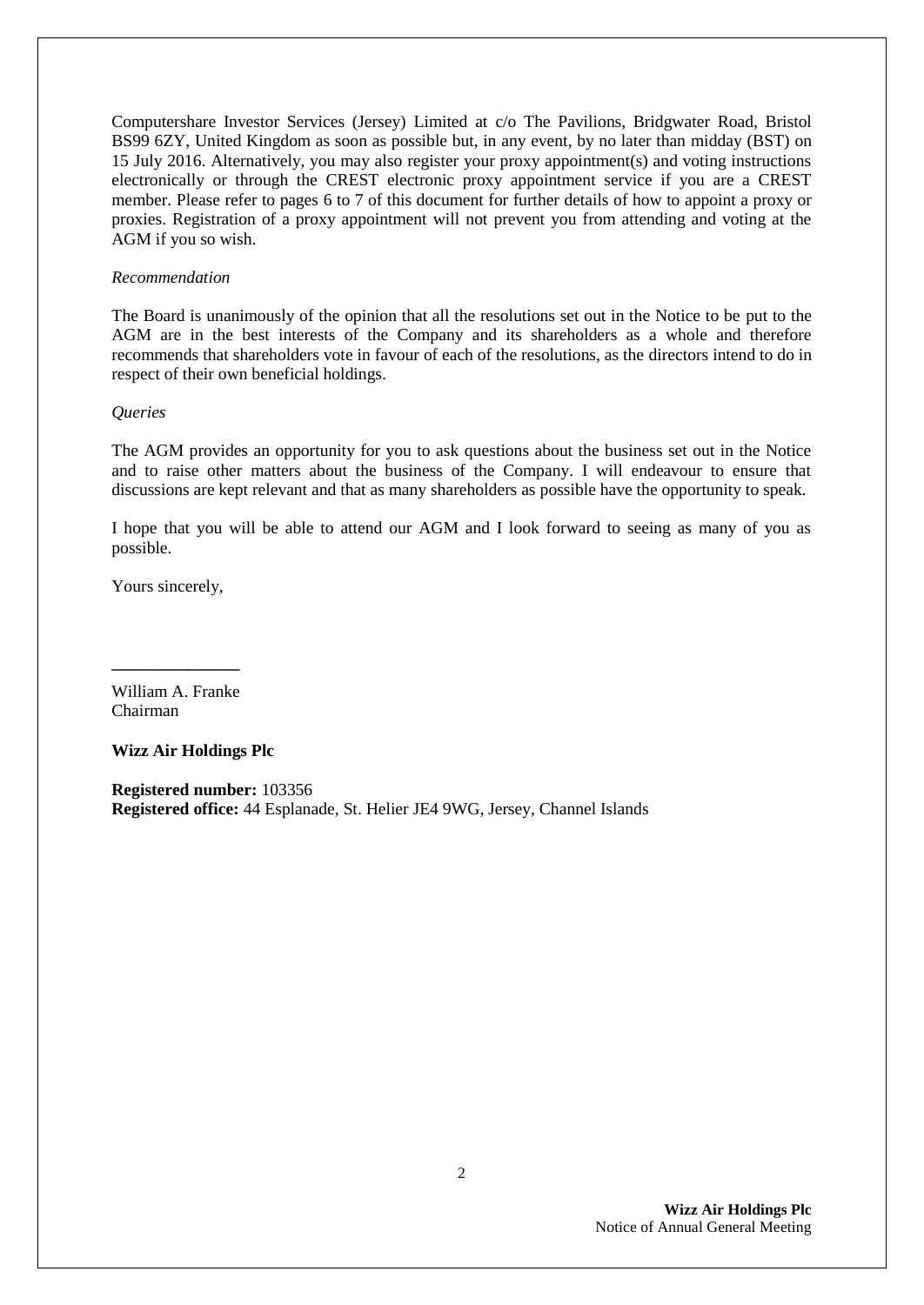

## **NOTICE OF ANNUAL GENERAL MEETING**

**Notice is hereby given** that the annual general meeting ("**AGM**") of Wizz Air Holdings Plc (the "**Company**") will be held at the Crowne Plaza Hotel, 75-77 Avenue Louis Casai, 1216 Cointrin, Geneva, Switzerland on 19 July 2016 at 1.00 p.m. (CET) to consider and, if thought fit, pass the following resolutions of which resolutions 1-5 (inclusive), 7, 9, 11, 12, 14, 15 and 17-19 (inclusive) shall be proposed as ordinary resolutions and resolution 20 shall be proposed as a special resolution. Resolutions 6, 8, 10, 13 and 16 will only be voted on by Independent Shareholders (as defined in the Company's articles of association (the "**Articles**")) as required by the Financial Conduct Authority's Listing Rules (the "**Listing Rules**").

## *ORDINARY RESOLUTIONS*

## **Resolution 1: Reports and accounts**

To receive the Company's annual report and accounts for the financial year ended 31 March 2016 together with the related directors' and auditor's report.

## **Resolution 2: Directors' remuneration report**

To approve the directors' remuneration report for the financial year ended 31 March 2016.

## **Resolution 3: Re-election of a director**

To re-elect William A. Franke as a director of the Company.

## **Resolution 4: Re-election of a director**

To re-elect József Váradi as a director of the Company.

## **Resolution 5: Re-election of a director**

To re-elect Thierry de Preux as a director of the Company.

## **Resolution 6: Re-election of a director** (**Independent Shareholder vote**)

To re-elect Thierry de Preux as a director of the Company (Independent Shareholder vote).

## **Resolution 7: Re-election of a director**

To re-elect Guido Demuynck as a director of the Company.

## **Resolution 8: Re-election of a director** (**Independent Shareholder vote**)

To re-elect Guido Demuynck as a director of the Company (Independent Shareholder vote)

## **Resolution 9: Re-election of a director**

To re-elect Simon Duffy as a director of the Company.

## **Resolution 10: Re-election of a director (Independent Shareholder vote)**

To re-elect Simon Duffy as a director of the Company (Independent Shareholder vote).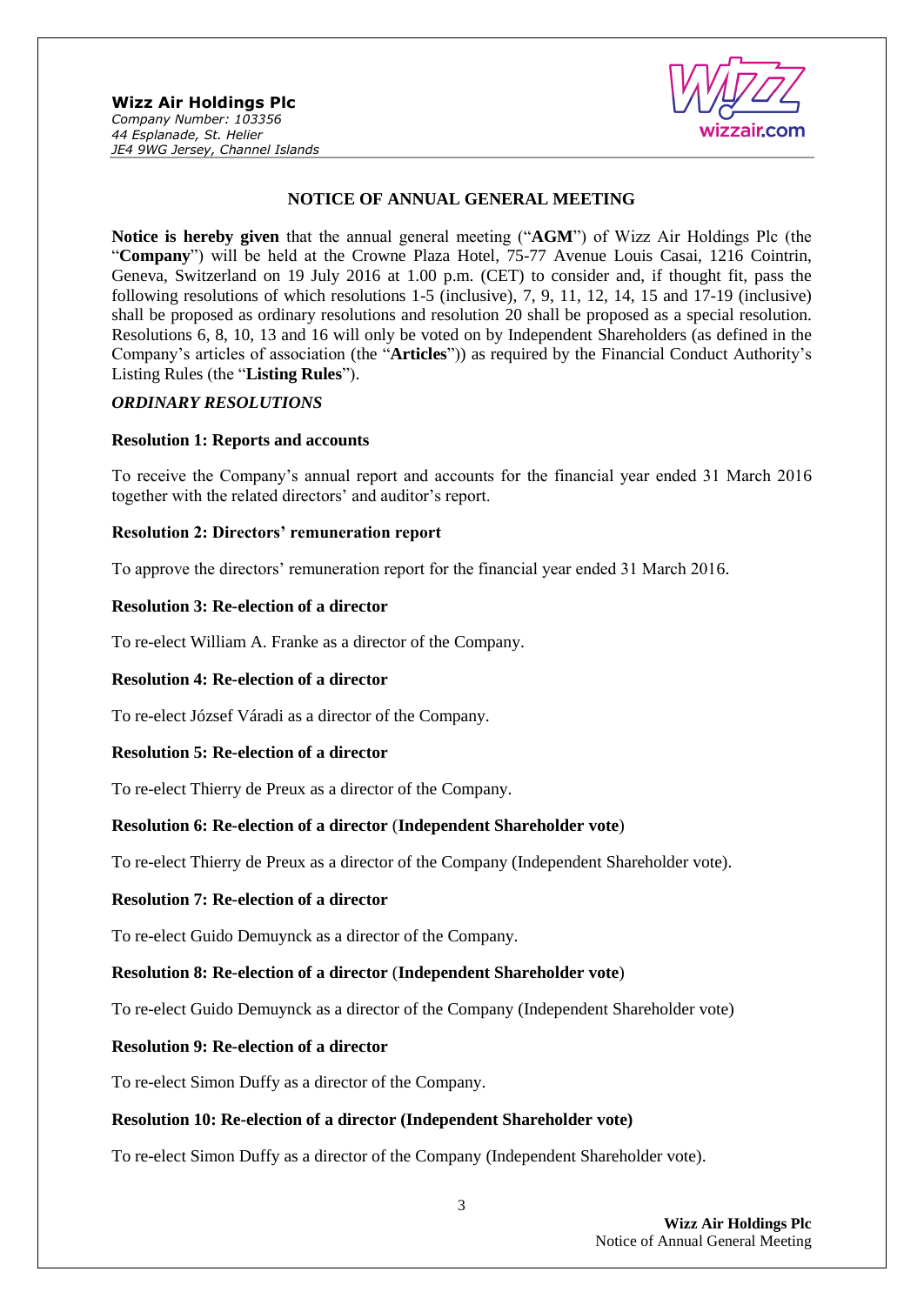## **Resolution 11: Re-election of a director**

To re-elect Stephen L. Johnson as a director of the Company.

## **Resolution 12: Re-election of a director**

To re-elect John McMahon as a director of the Company.

## **Resolution 13: Re-election of a director (Independent Shareholder vote)**

To re-elect John McMahon as a director of the Company (Independent Shareholder vote).

## **Resolution 14: Re-election of a director**

To re-elect John R. Wilson as a director of the Company.

## **Resolution 15: Election of a director**

To elect Susan Hooper as a director of the Company.

## **Resolution 16: Election of a director (Independent Shareholder vote)**

To elect Susan Hooper as a director of the Company (Independent Shareholder vote).

## **Resolution 17: Appointment of auditors**

To re-appoint PricewaterhouseCoopers LLP as the Company's auditors until the conclusion of the next AGM of the Company.

## **Resolution 18: Auditor's remuneration**

To authorise the directors and/or the audit committee to agree the remuneration of the auditors.

## **Resolution 19: Authority to allot shares**

To authorise the directors pursuant to Article 20 of the Company's articles of association (the "Articles") to allot shares or grant rights to subscribe for or to convert any security into shares for an Allotment Period (as defined in the Articles) commencing on the date of the passing of this resolution and ending on the earlier of 19 October 2017, being the date 15 months after the passing of this resolution, and the conclusion of the Company's AGM in 2017, and for that purpose the Authorised Allotment Amount (as defined in the Articles) shall be £1,897 and the Rights Issue Allotment Amount (as defined in the Articles) shall be £1,897. The directors may, during the Allotment Period, make offers or agreements within the terms of this authority which would or might require securities to be allotted or sold or rights to be granted after the expiry of such period and, following the Allotment Period, the directors may allot or sell such securities or grant such rights pursuant to any such offers or agreements as if the authority or power conferred had not expired.

## *SPECIAL RESOLUTION*

## **Resolution 20: Disapplication of pre-emption rights**

Subject to and conditional upon the passing of resolution 19 (Authority to allot shares) above, to empower the directors pursuant to Article 21 of the Articles to allot Equity Securities for an Allotment Period (each as defined in the Articles) commencing on the date of the passing of this resolution and ending on the earlier of 19 October 2017, being the date 15 months after the passing of this resolution, and the conclusion of the Company's AGM in 2017 wholly for cash as if Articles 25 to 28 of the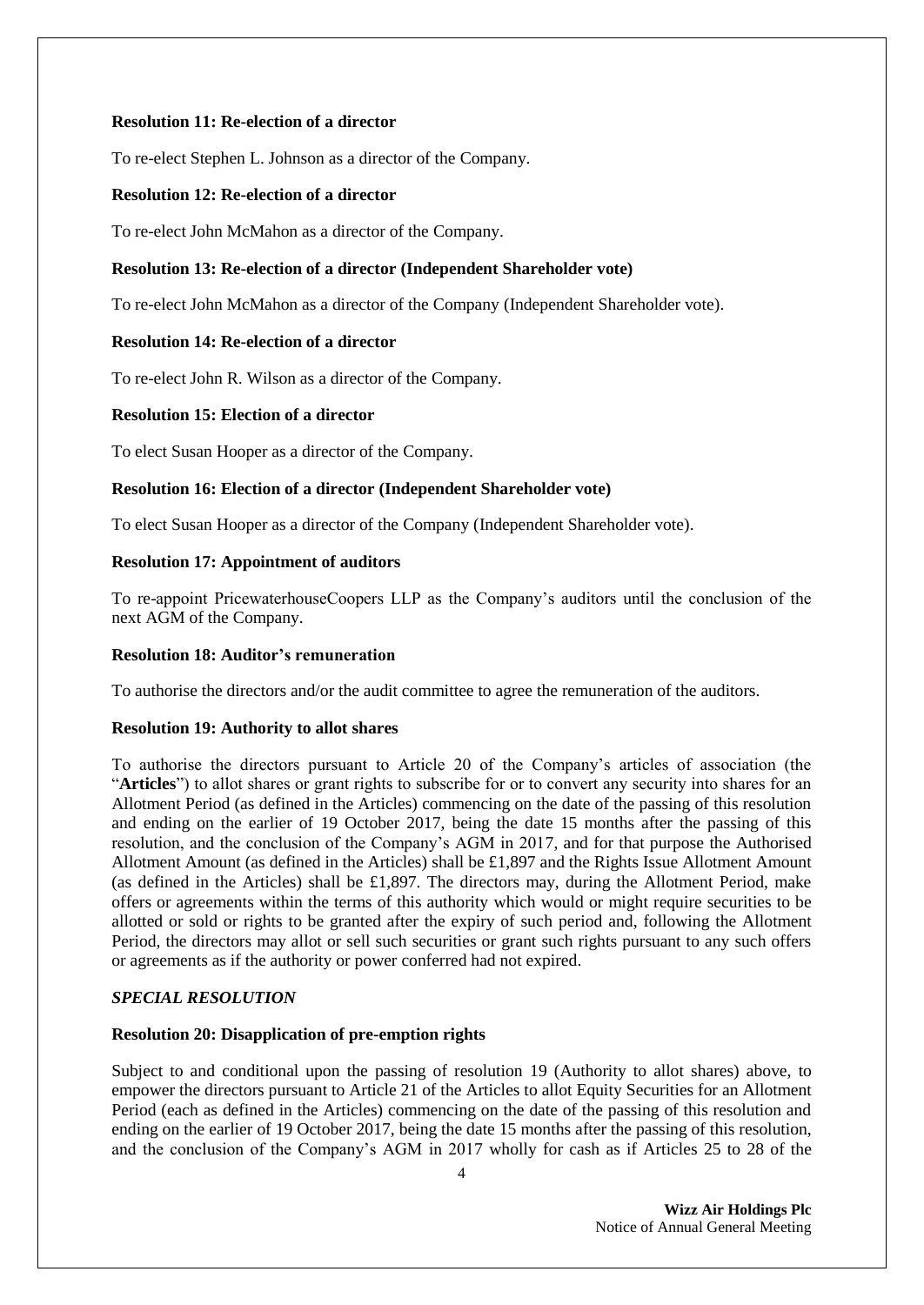Articles did not apply to such allotment and, for the purposes of Article 21(c) of the Articles, the Non-Pre-emptive Amount (as defined in the Articles) shall be £569. The directors may, during the Allotment Period, make offers or agreements within the terms of this authority which would or might require Equity Securities to be allotted or sold after the expiry of such period and, following the Allotment Period, the directors may allot or sell Equity Securities pursuant to such offers or agreements as if the authority conferred on them hereby had not expired.

#### **BY ORDER OF THE BOARD**

\_\_\_\_\_\_\_\_\_\_\_\_\_\_\_ William A. Franke Chairman

25 May 2016

**Wizz Air Holdings Plc**

**Registered number:** 103356 **Registered office:** 44 Esplanade, St. Helier JE4 9WG, Jersey, Channel Islands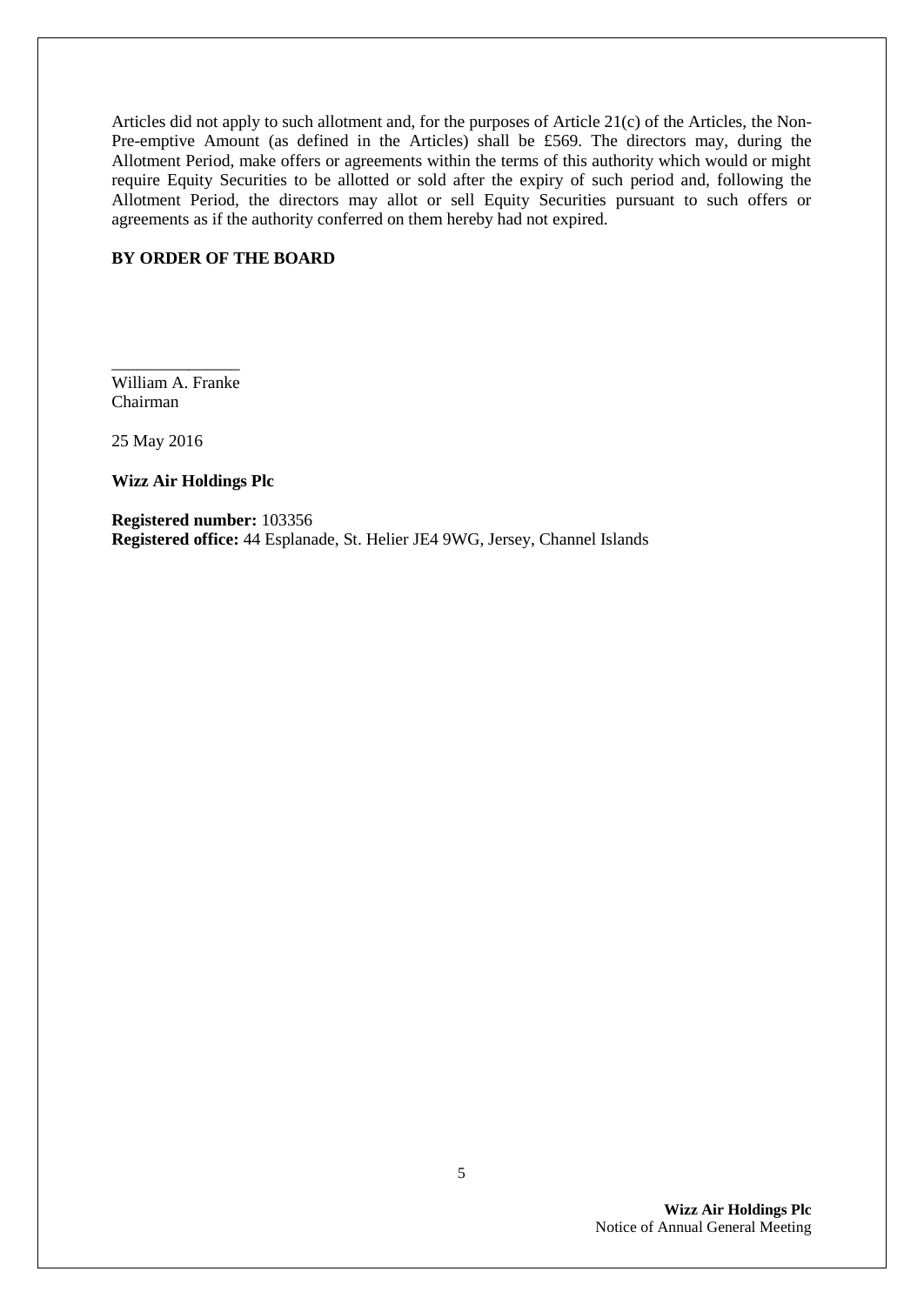## **EXPLANATORY NOTES TO THE NOTICE OF AGM**

## **Right to attend and vote**

- 1. Only shareholders whose name appear on the register of members or Separate Register (as defined in the Articles) of the Company at 1.00 p.m. (CET) on 17 July 2016 (the "**Specified Time**") (or, if the AGM is adjourned, on the register of members of the Company 48 hours before the time of the adjourned meeting) shall be entitled to attend and/or vote at the AGM in respect of the number of shares registered in their name at such time. Subsequent changes to entries on the register of members after the Specified Time shall be disregarded in determining the rights of any person to attend or vote at the AGM.
- 2. All resolutions at the AGM will be decided by a poll rather than a show of hands. This means that each shareholder has one vote for every share held. The Company believes that this is a more transparent and equitable method of voting, as shareholders are counted according to the number of shares held ensuring an exact and definitive result.
- 3. The Company has also included on the Form of Proxy a "Vote Withheld" option in order for shareholders to abstain on any particular resolution. However, it should be noted that a "Vote Withheld" is not a vote in law and will not be counted in the calculation of the proportion of votes "For" or "Against" the particular resolution.

## **Appointment of proxies**

## *General*

- 4. A shareholder who is entitled to attend and vote at the AGM may appoint one or more proxies to attend, speak and vote instead of him or her. A shareholder may appoint more than one proxy to attend the AGM. A proxy need not be a member of the Company. Completion and return of a Form of Proxy will not prevent shareholders from attending and voting in person should they wish to do so. If two or more valid proxy appointments are received in respect of the same ordinary share for use at the AGM, the one which is last delivered or received shall be treated as replacing or revoking the others as regards that share, provided that if the Company determines that it has insufficient evidence to decide whether or not a proxy appointment is in respect of the same share, it shall be entitled to determine which proxy appointment (if any) is to be treated as valid.
- 5. To be valid, an appointment of proxy, whether by means of an instrument or contained in an electronic form as stated at explanatory notes 6 and 7 below, (together with any relevant power or authority) must be received (or, in the case of the appointment of a proxy through CREST, retrieved by enquiry to CREST in the manner prescribed by CREST) by Computershare not later than 48 hours before the time appointed for holding the AGM.

A proxy may be appointed in the following ways:

## *Printed Form of Proxy*

6. To appoint a proxy, please fill in the Form of Proxy which accompanies this Notice and return it in accordance with the instructions printed on the form as soon as possible. To be valid, the instrument and the power of attorney or other authority (if any) under which it is signed, or a notarially-certified copy of such power or authority, must be received by the Company's Registrar, Computershare Investor Services (Jersey) Limited at c/o The Pavilions, Bridgwater Road, Bristol BS99 6ZY, United Kingdom by no later than midday (BST) on 15 July 2016.

## *Electronic Form of Proxy*

7. As an alternative to completing and returning the printed Form of Proxy which accompanies this Notice, a shareholder may register a proxy online by registering for the Computershare service at [https://www.eproxyappointment.com/Login.](https://www.eproxyappointment.com/LOGIN) Full details of the procedures are set out on the website. The Company will not accept an electronic communication that is found to contain a computer virus.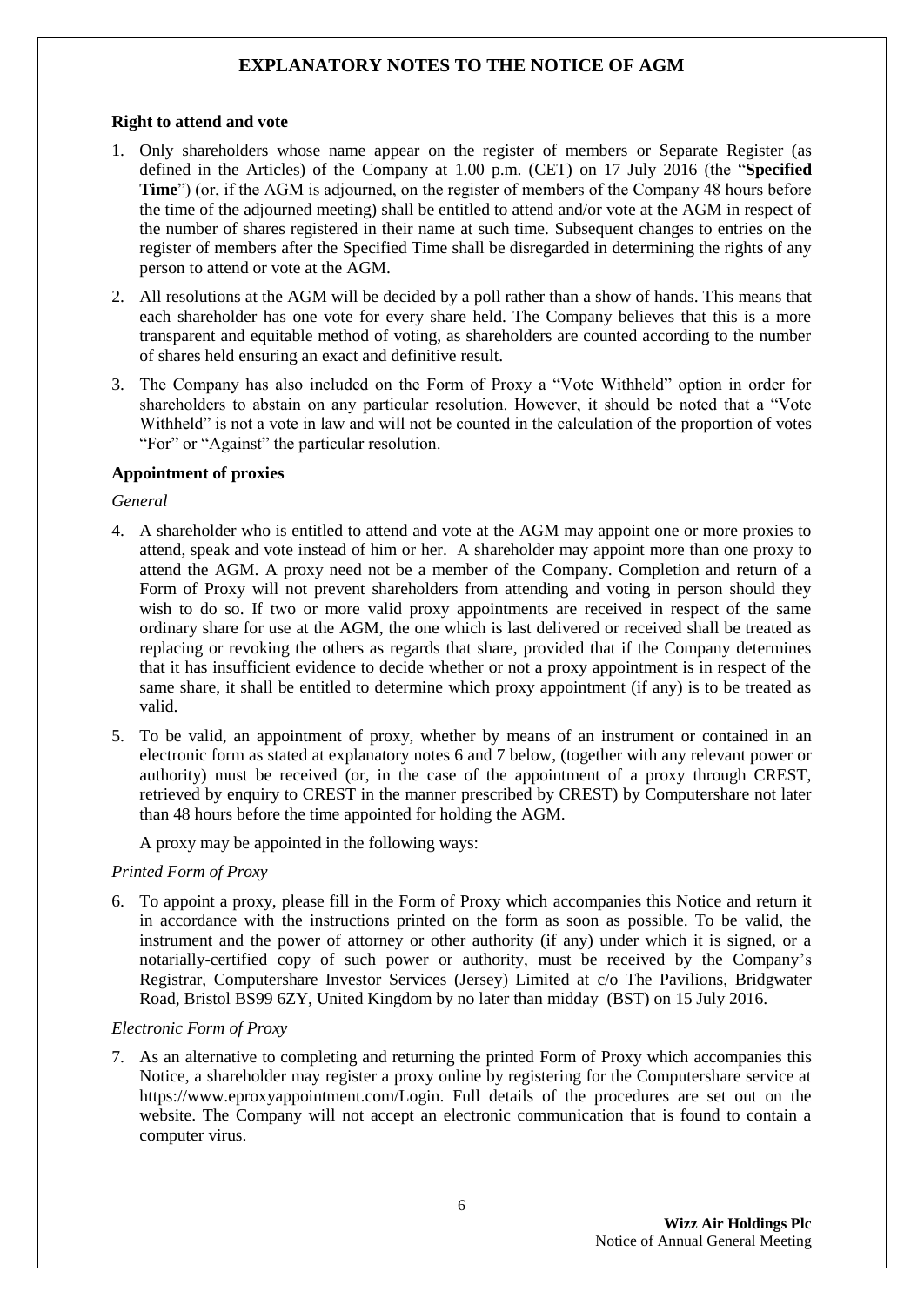## **EXPLANATORY NOTES TO THE NOTICE OF AGM (CONTINUED)**

*Electronic proxy appointment through CREST*

- 8. CREST members who wish to appoint a proxy or proxies through the CREST electronic proxy appointment service may do so by using the procedures described in the CREST Manual. CREST personal members or other CREST sponsored members, and those CREST members who have appointed a voting service provider(s), should refer to their CREST sponsor or voting service provider(s), who will be able to take the appropriate action on their behalf.
- 9. In order for a proxy appointment or instruction made using the CREST service to be valid, the appropriate CREST message (a "**CREST Proxy Instruction**") must be properly authenticated in accordance with Euroclear UK & Ireland Limited's specifications and must contain the information required for such instructions, as described in the CREST Manual. The message, regardless of whether it relates to the appointment of a proxy or to an amendment to the instruction given to a previously appointed proxy must, in order to be valid, be transmitted so as to be received by the Company's agent (ID 3RA50) not later than 48 business hours before the time appointed for the AGM. For this purpose, the time of receipt will be taken to be the time (as determined by the timestamp applied to the message by the CREST application's host) from which the Company's agent is able to retrieve the message by enquiry to CREST in the manner prescribed by CREST. After this time any change of instructions to proxies appointed through CREST should be communicated to the appointee through other means.
- 10. CREST members and, where applicable, their CREST sponsors or voting service providers should note that Euroclear UK & Ireland Limited does not make available special procedures in CREST for any particular messages. Normal system timings and limitations will therefore apply in relation to the input of CREST Proxy Instructions. It is the responsibility of the CREST member concerned to take (or, if the CREST member is a CREST personal member or sponsored member or has appointed a voting service provider(s), to procure that his or her CREST sponsor or voting service provider(s) take(s)) such action as shall be necessary to ensure that a message is transmitted by means of the CREST system by any particular time. In this connection, CREST members and, where applicable, their CREST sponsors or voting service providers are referred, in particular, to those sections of the CREST Manual concerning practical limitations of the CREST system and timings.
- 11. The Company may treat as invalid a CREST Proxy Instruction in the circumstances set out in Article 34 of the Companies (Uncertificated Securities) (Jersey) Order 1999.

## **Corporate representatives**

12. Any corporation which is a shareholder of the Company may, by resolution of its directors or other governing body, authorise such persons as it thinks fit to act as its representative at the AGM. The person so authorised shall be entitled to exercise the same powers on behalf of such corporation as the corporation could exercise if it were an individual shareholder of the Company.

## **Nominated persons**

13. Any person to whom this Notice is sent who is a person nominated to enjoy information rights in accordance with the provisions of the Articles (a "**Nominated Person**") may, under an agreement between him/her and the shareholder by whom he/she was nominated, have a right to be appointed (or to have someone else appointed) as a proxy for the AGM. Alternatively, if a Nominated Person has no such right, or does not wish to exercise it, he/she may, under any such agreement, have a right to give instructions to the relevant shareholder as to the exercise of voting rights. The statement of the rights of shareholders in relation to the appointment of proxies in paragraphs 4 to 11 above does not apply to Nominated Persons. The rights described in those paragraphs can only be exercised by the shareholders of the Company.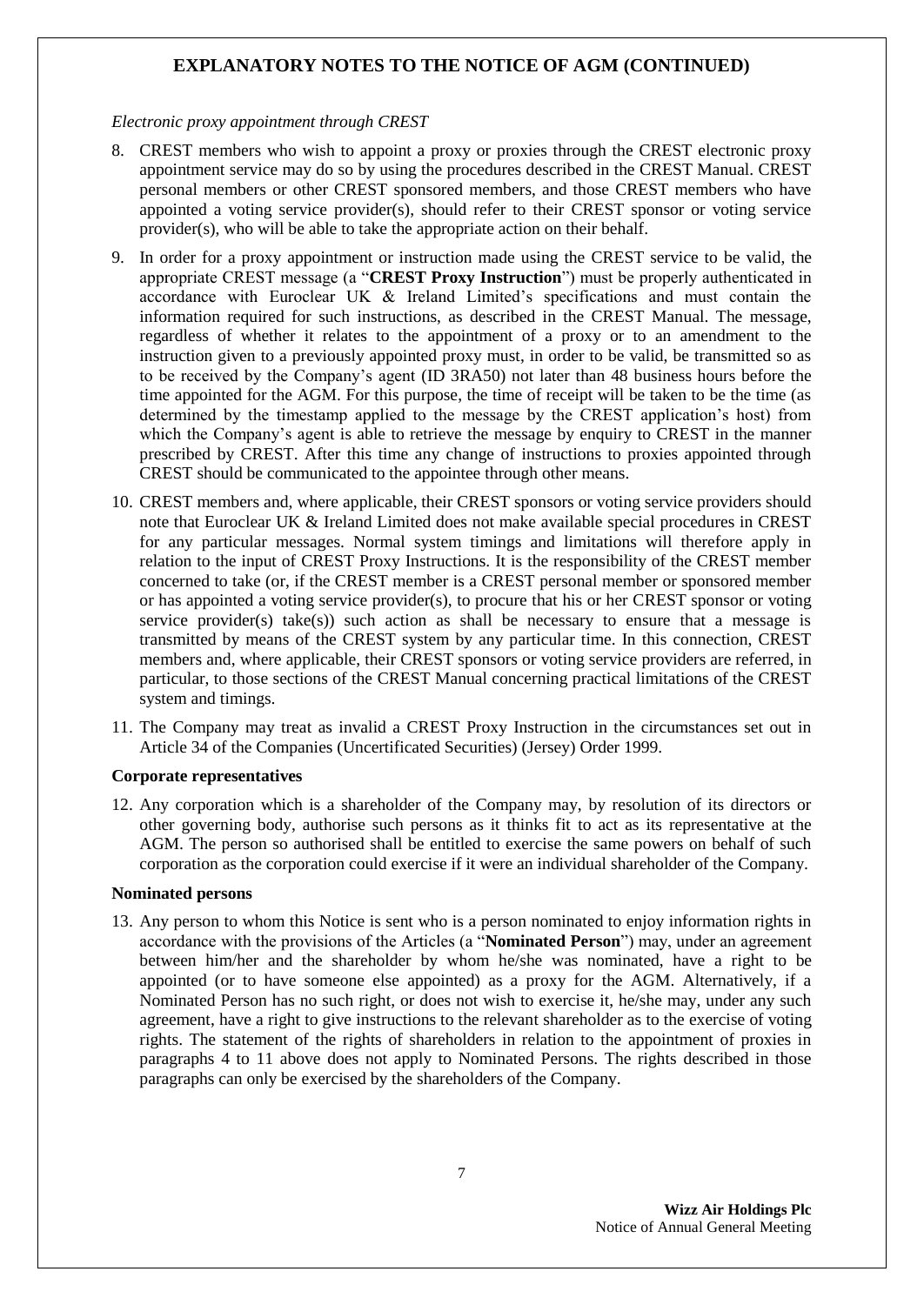## **EXPLANATORY NOTES TO THE NOTICE OF AGM (CONTINUED)**

## **Voting rights**

14. As at 24 May 2016 (being the last practicable business day prior to publication of this Notice), the Company's issued ordinary share capital consisted of 56,922,171 ordinary shares carrying one vote each on a poll and the total number of votes exercisable at that date is the same number. At that date, the Company held no treasury shares.

## **Inspection of documents**

- 15. Copies of the following documents are available for inspection during normal business hours at the Company's registered office at 44 Esplanade, St. Helier, JE4 9WG, Jersey, Channel Islands, the corporate headquarters at World Trade Center 1, Geneva International Airport, 1215 Geneva 15, Switzerland and the offices of Latham & Watkins (London) LLP at 99 Bishopsgate, London, EC2M 3XF, United Kingdom on any weekday from the date of this Notice until the time of the AGM and at the venue of the AGM from 15 minutes before the AGM until it ends:
	- a. a copy of the executive director's service contract;
	- b. copies of the letters of appointment of the non-executive directors;
	- c. copies of the letters of indemnity for each of the directors; and
	- d. the articles of association of the Company.

## **Website**

16. A copy of this Notice, and other relevant shareholder information can be found at [http://wizzair.com](http://wizzair.com/)

#### **Addresses**

17. Addresses, including electronic addresses provided in this Notice, are provided solely for the purposes so specified. Shareholders may not use any electronic address provided in this Notice to communicate with the Company for any purpose other than those expressly stated herein.

## **Shareholders' statement**

18. Shareholders should note that it is possible that, pursuant to requests made by shareholders of the Company under the Articles, the Company may be required to publish on a website a statement setting out: (a) any matter relating to the audit of the Company's accounts or (b) any circumstances connected with an auditor of the Company ceasing to hold office. The Company may not require the shareholders requesting any such website publication to pay its expenses in complying with such publication requirement. Where the Company is required to place a statement on a website under the Articles, it must forward the statement to the Company's auditor no later than the time when it makes the statement available on the website. The business which may be dealt with at the AGM includes any statement that the Company has been required under the Articles to publish on a website.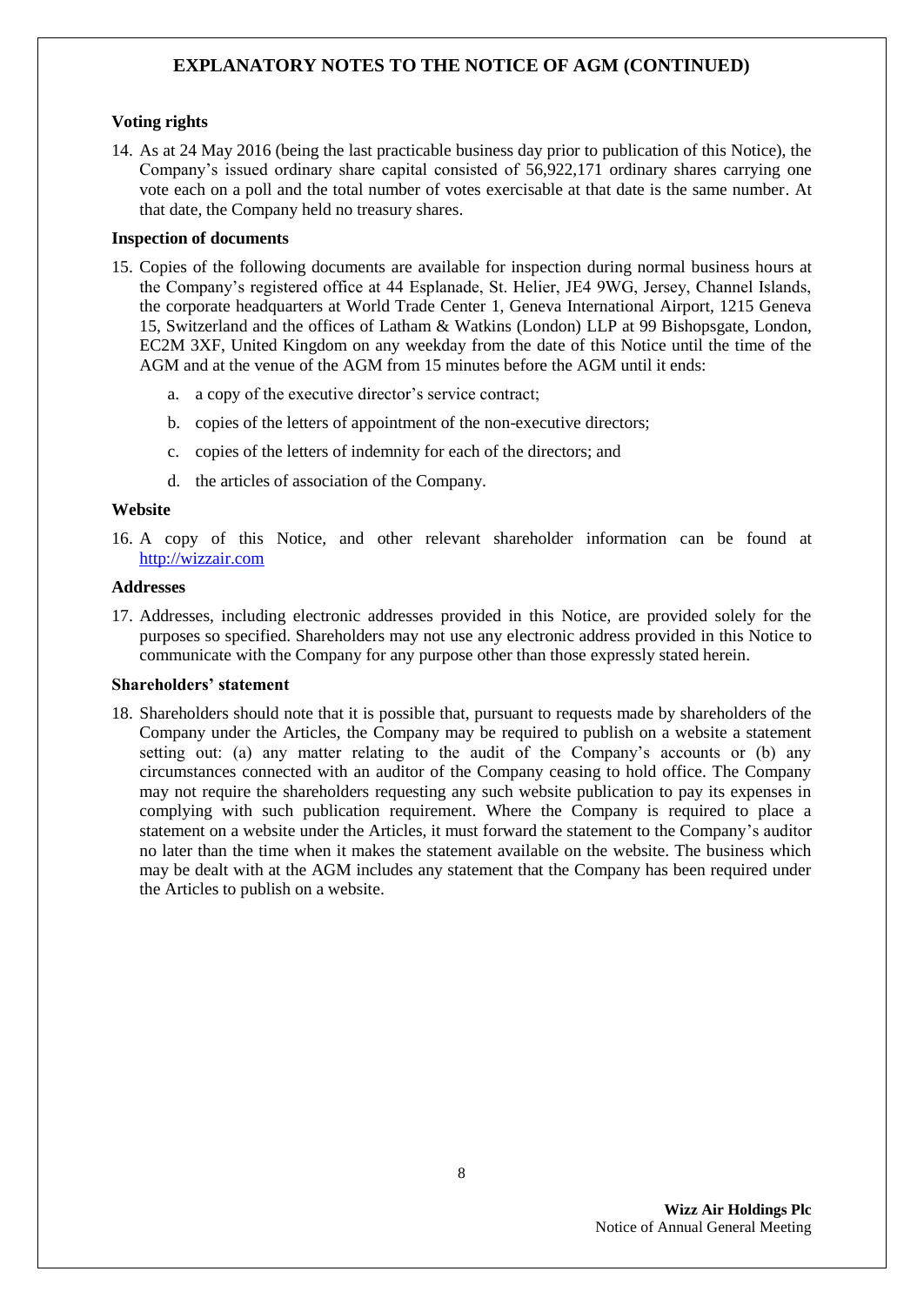## **EXPLANATORY NOTES TO THE RESOLUTIONS**

Resolutions 1 to 5 (inclusive), 7, 9, 11, 12, 14, 15 and 17-19 (inclusive) are proposed as ordinary resolutions. This means that for each of those resolutions to be passed, more than half of the votes cast must be in favour of the resolution. Resolution 20 is proposed as a special resolution. This means that for this resolution to be passed at least three-quarters of the votes cast must be in favour of the resolution. Resolutions 6, 8, 10, 13 and 16 will only be voted on by Independent Shareholders as required by the Listing Rules.

For each of Resolutions 19 and 20, the calculations have been made on the basis of the issued ordinary share capital as at 24 May 2016, the latest practicable date prior to the publication of the Notice of the AGM, being 56,922,171 ordinary shares, and rounded down to the nearest whole £1 in nominal value.

The poll results will be notified to the Financial Conduct Authority and published on the Company's website as soon as possible after the conclusion of the AGM.

## **Resolution 1: Reports and accounts**

The directors are required to present to the AGM the audited accounts and the directors' and auditor's reports for the financial year ended 31 March 2016.

## **Resolution 2: Directors' remuneration report**

Consistent with the requirements applicable to UK listed companies incorporated in the UK, the Company is putting before shareholders in general meeting a resolution to approve the directors' remuneration report. The remuneration report for the financial year ended 31 March 2016 is set out on pages 47 to 57 of the annual report and accounts and includes details of the directors' remuneration for the year ended 31 March 2016. The Company's auditors, PricewaterhouseCoopers LLP, have audited those parts of the directors' remuneration report capable of being audited (marked as audited information).

The vote on the directors' remuneration report is advisory in nature in that payments made or promised to directors will not have to be repaid, reduced or withheld in the event that resolution 2 is not passed.

## **Resolutions 3-16: Re-election and election of directors**

Under the UK Corporate Governance Code, there is a recommendation that all directors stand for annual re-election. Accordingly, all the directors offer themselves for re-election or election, proposed through separate resolutions 3 to 16. In accordance with Listing Rule 9.2.2E(R) and the Articles, there will be an ordinary resolution and a separate resolution of Independent Shareholders in respect of the re-election of each of the Independent Directors (as defined in the Articles), being Thierry de Preux, Guido Demuynck, Simon Duffy and John McMahon and the election of Susan Hooper. No Controlling Shareholder (as defined in the Articles) or associate of a Controlling Shareholder will be eligible to vote in respect of these additional resolutions. As at the date of this document, Indigo Hungary LP and Indigo Maple Hill, L.P. are the only Controlling Shareholders of the Company and are precluded from voting on these additional restrictions.

Biographical details of each of the directors standing for re-election and election are set out on pages 11 to 13 of this Notice. The Board considers each director to be effective in their role and that they continue to demonstrate the level of commitment required in connection with their role on the Board and the needs of the business.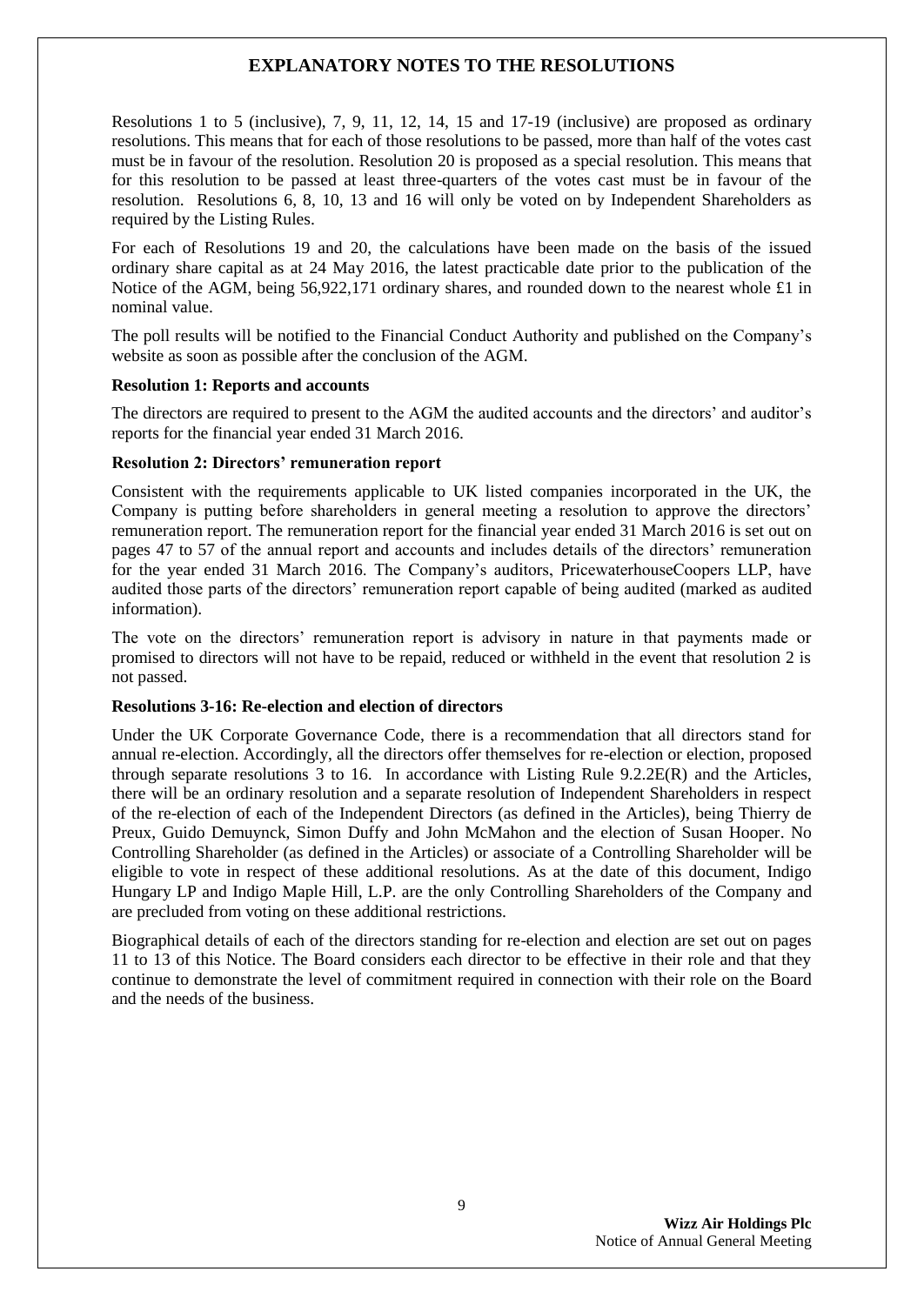## **EXPLANATORY NOTES TO THE RESOLUTIONS (CONTINUED)**

## **Resolutions 17 and 18: Re-appointment and remuneration of the auditors**

The Company is required to appoint auditors at each general meeting at which accounts are presented to shareholders. Resolution 17 proposes the appointment of PricewaterhouseCoopers LLP as the Company's auditors until the conclusion of the next AGM. It is normal practice for a company's directors and/or audit committee to be authorised to determine the level of the auditors' remuneration for the ensuing year. Resolution 18 proposes to give such authority to the directors and/or audit committee.

## **Resolution 19: Authority to allot shares**

The Company's directors may only allot shares or grant rights to subscribe for or convert any securities into shares if authorised to do so by shareholders. This resolution will give authority for the directors to allot shares or grant rights to subscribe for or convert any securities into shares in accordance with the Association of British Insurers (the "**ABI**") Guidelines and Article 20 of the Articles: (a) up to a maximum aggregate nominal amount of £1,897 (representing approximately one third of the total issued ordinary shares as of 24 May 2016, being the latest practicable date before publication of this Notice) without restriction; and (b) the same amount again, but only in respect of a pre-emptive issue of ordinary shares to existing shareholders by way of a rights issue (with exclusions to deal with fractional entitlements to shares and overseas shareholders to whom the rights issue cannot be made due to legal and practical restrictions).

In accordance with ABI guidance, this authority shall expire at the conclusion of the Company's next AGM (or, if earlier, at the close of business on the date which is 15 months after the date of this resolution, being 19 October 2017). The directors have no present intention of exercising this authority. However, it is considered prudent to maintain the flexibility that this authority provides. The Company's directors intend to renew this authority annually. As at 24 May 2016, being the latest practicable date before the publication of this Notice, the Company does not hold any shares in treasury.

## **Resolution 20: Disapplication of pre-emption rights**

Pursuant to Article 25 of the Articles, if the directors wish to allot Equity Securities (as defined in the Articles) for cash, they must in the first instance offer them to existing shareholders in proportion to their holdings. There may be occasions, however, when the directors need the flexibility to finance business opportunities by the issue or transfer of shares without a pre-emptive offer to existing shareholders. This cannot be done under the Articles unless the shareholders have first waived their pre-emption rights. This resolution will therefore empower the directors to allot unissued Equity Securities, pursuant to the authority granted under resolution 19 above, for cash, without application of the pre-emption rights contained in Articles 25 to 28 of the Articles. Other than in connection with a rights issue, scrip dividend or other similar issue, the authority contained in this resolution will be limited to an aggregate nominal value of £569 which represents approximately 10% of the issued ordinary shares of the Company (excluding treasury shares) as at 24 May 2016 (being the latest practicable date prior to the publication of this Notice). This authority will expire at the conclusion of the next AGM of the Company or, if earlier, at the close of business on the date which is 15 months after the date of this resolution, being 19 October 2017. The directors have no present intention of exercising this authority and, in accordance with the Pre-emption Group's Statement of Principles, as updated in March 2015, the directors further confirm that they will not allot shares for cash on a non pre-emptive basis pursuant to the authority in Resolution 20:

- (a) in excess of an amount equal to 5% of the total issued ordinary share capital of the Company excluding treasury shares (if any); and
- (b) in excess of an amount equal to 7.5% of the total issued ordinary share capital of the Company excluding treasury shares (if any) within a rolling three year period, without prior consultation with shareholders,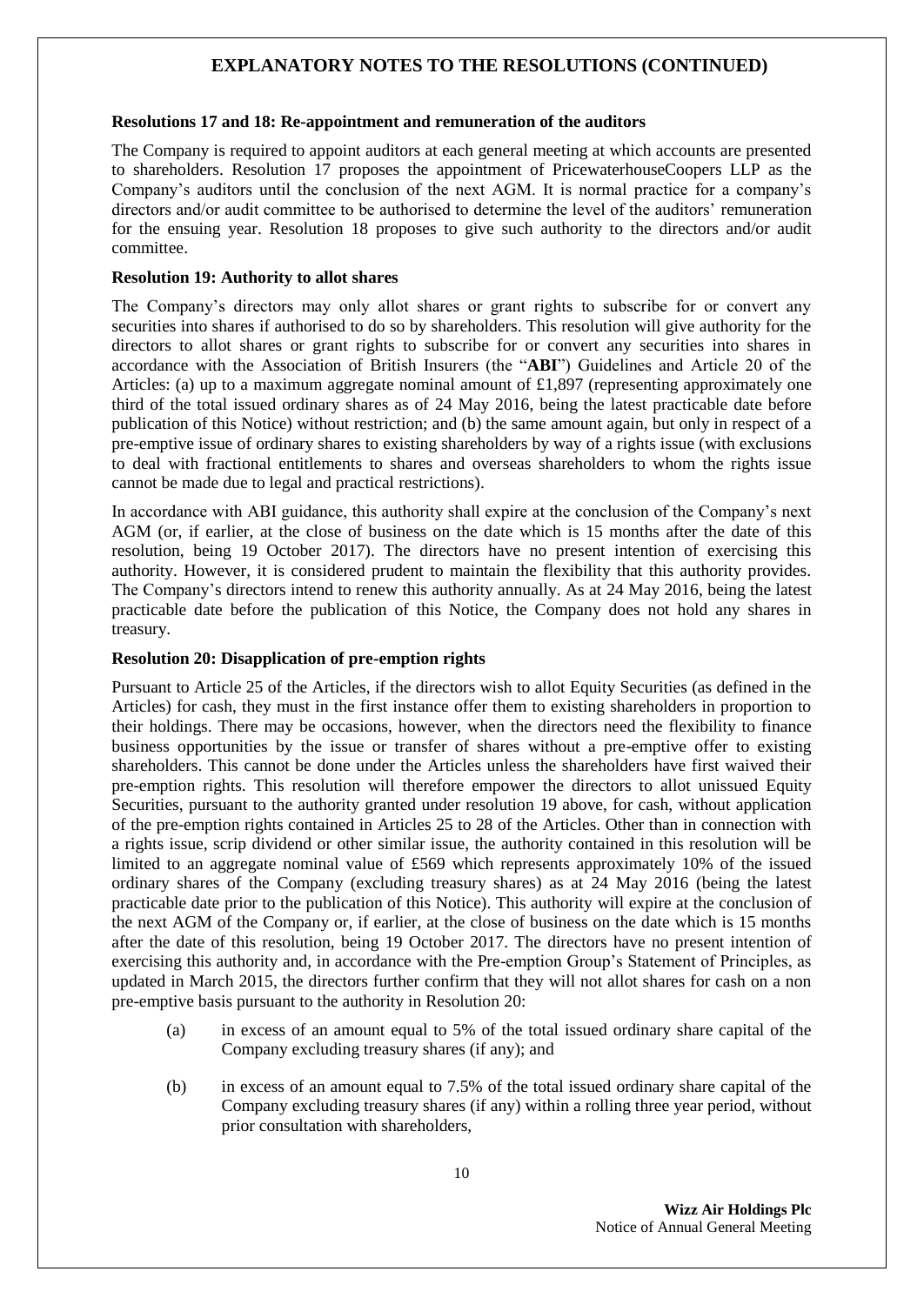## **EXPLANATORY NOTES TO THE RESOLUTIONS (CONTINUED)**

in each case, other than in connection with an acquisition or a specified capital investment which is announced contemporaneously with the allotment or which has taken place in the preceding six month period and is disclosed in the announcement of the allotment.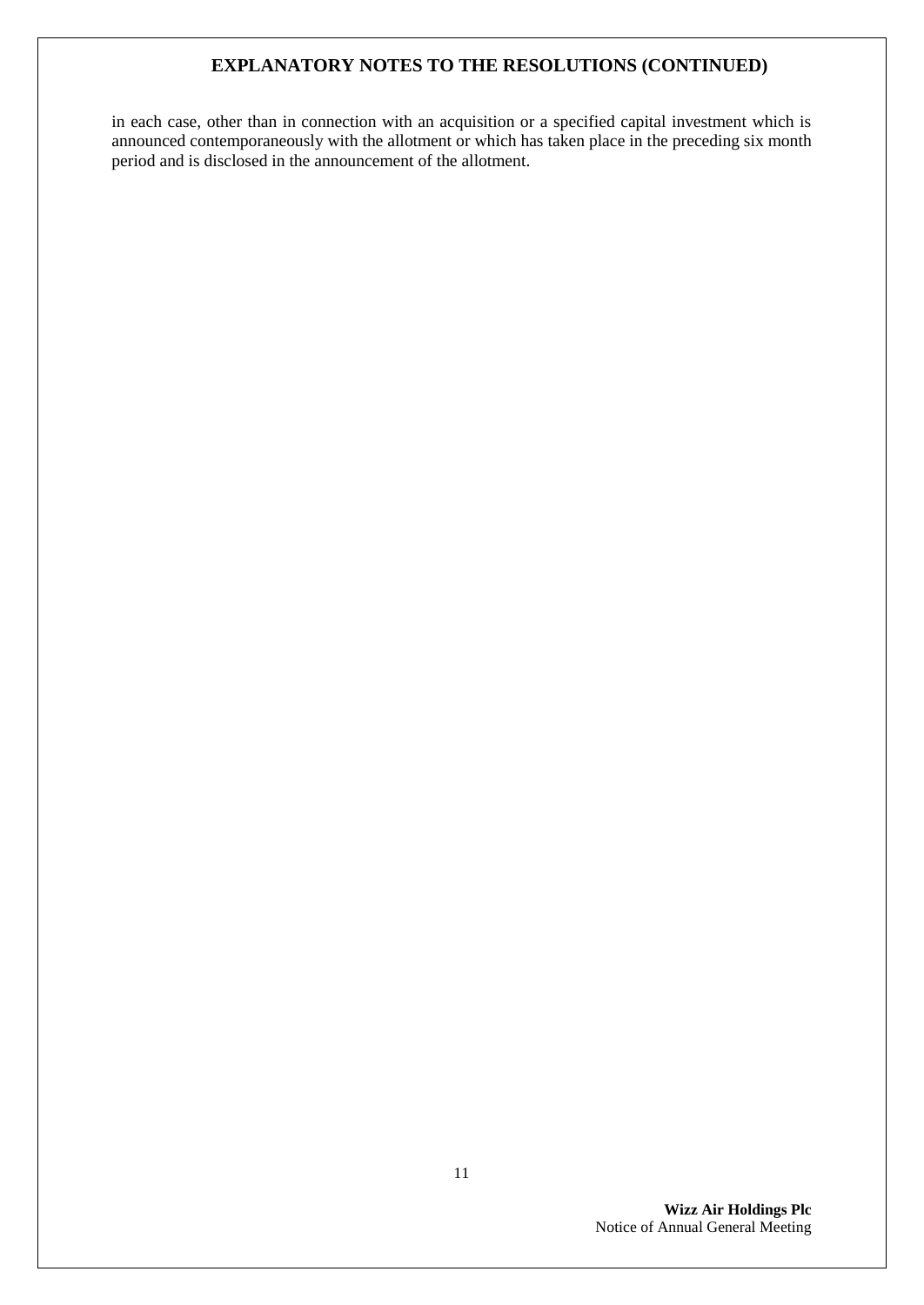## **DIRECTORS' BIOGRAPHIES**

#### **William A. Franke**, *Chairman*

Mr Franke has been Chairman of Wizz Air since 2004. Mr Franke is the founder and Managing Partner of Indigo, a private equity fund focused in air transportation, and Chairman of Frontier Airlines, Inc. From 1998 to 2001, Mr Franke was a Managing Partner of Newbridge Latin America, a private equity fund focused on Latin America. Mr Franke was the Chairman and Chief Executive Officer of America West Airlines from 1993 to 2001 and currently serves on the board of directors of Concesionaira Vuela Compañía de Aviación, S.A. de C.V., a Mexican airline which does business as Volaris. He served as Chairman of Spirit Airlines Inc., a United States airline, from July 2006 to August 2013 and Tiger Aviation Pte. Ltd, a Singapore-based airline, from 2004 to 2009, and held directorships in Alpargatas S.A.I.C, an Argentina-based footwear and textiles manufacturer, from 1996 to 2007, and Phelps Dodge Corporation, a mining company, where he served as the lead outside director for several years, from 1980 to 2007. He has in the past served on a number of publicly listed company boards of directors including ON Semiconductor, Valley National Corporation, Southwest Forest Industries and the Circle K Corporation. Mr Franke has both undergraduate and law degrees from Stanford University and an honorary PhD. from Northern Arizona University.

#### **József Váradi**, *Chief Executive Officer*

Mr Váradi was one of the founders of Wizz Air in 2003. Mr Váradi worked at Procter & Gamble for ten years between 1991 and 2001, and became Sales Director for Global Customers where he was responsible for major clients throughout 11 EU countries. He then joined Malév Hungarian Airlines, the Hungarian state airline, as Chief Commercial Officer in 2001, before serving as its Chief Executive Officer from 2001 to 2003. He has also held board memberships with companies such as Lufthansa Technik Budapest (Supervisory Board, 2001-2003) and Mandala Airlines (Board of Commissioners, 2007-2011). In 2007, Mr Váradi won the Ernst & Young Hungary "Brave Innovator" award. Mr Váradi holds a Master's degree in Economics from the Budapest University of Economic Sciences and a Master's Degree in law from the University of London.

#### **Thierry de Preux**, *Non-Executive Director*

Mr de Preux was a founding shareholder of Wizz Air in 2003 and joined the Board in 2012. A qualified chemical engineer, Mr de Preux completed his Master of Business Administration at Harvard Business School and went on to become a General Manager at the Nestlé Group. He subsequently spent 17 years as the head of the Swiss division of Korn/Ferry International, where he specialised in board consulting and recruitment. In 2008, Mr de Preux founded the Swiss Board Members Forum, an association including board members of the twenty largest companies on the Swiss Market Index.

#### **Guido Demuynck**, *Non-Executive Director*

Mr Demuynck joined the Board in February 2014. Mr Demuynck spent more than 25 years with Koninklijke Philips N.V., holding various roles including General Manager, Portable Audio Business Line, General Manager, Audio Business Group and Marantz and Chief Executive, Consumer Electronics (as a member of the group management committee of Royal Philips Electronics and Senior Vice President). He then held the positions of Board Member, responsible for Mobile Division, at KPN (Koninklijke) N.V. and Chief Executive of Kroymans Corporation B.V. and Liquavista B.V. Mr Demuynck is currently a member of the supervisory board and chairman of the remuneration committee of TomTom N.V., a member of the board of directors and of the audit committee of Belgacom N.V., a member of the supervisory board of each of Teleplan International N.V., Divitel Holding B.V. and Aito B.V. and chairman of the audit committee of Belgacom SA. Mr Demuynck has a Master's Degree in Applied Economics (magna cum laude) from the University of Antwerp and a Master's Degree in Marketing and Distribution (magna cum laude) from the University of Gent.

## **Simon Duffy**, *Non-Executive Director*

Mr Duffy joined the Board in January 2014. Mr Duffy started his career at NM Rothschild & Sons Ltd and has held positions at Shell International Petroleum Co, Bain & Co, Consolidated Gold Fields Plc, Guinness Plc, Thorn EMI Plc (where he held the position of Deputy Chairman and Group Finance Director), World Online International B.V. (where he held the position of Deputy Chairman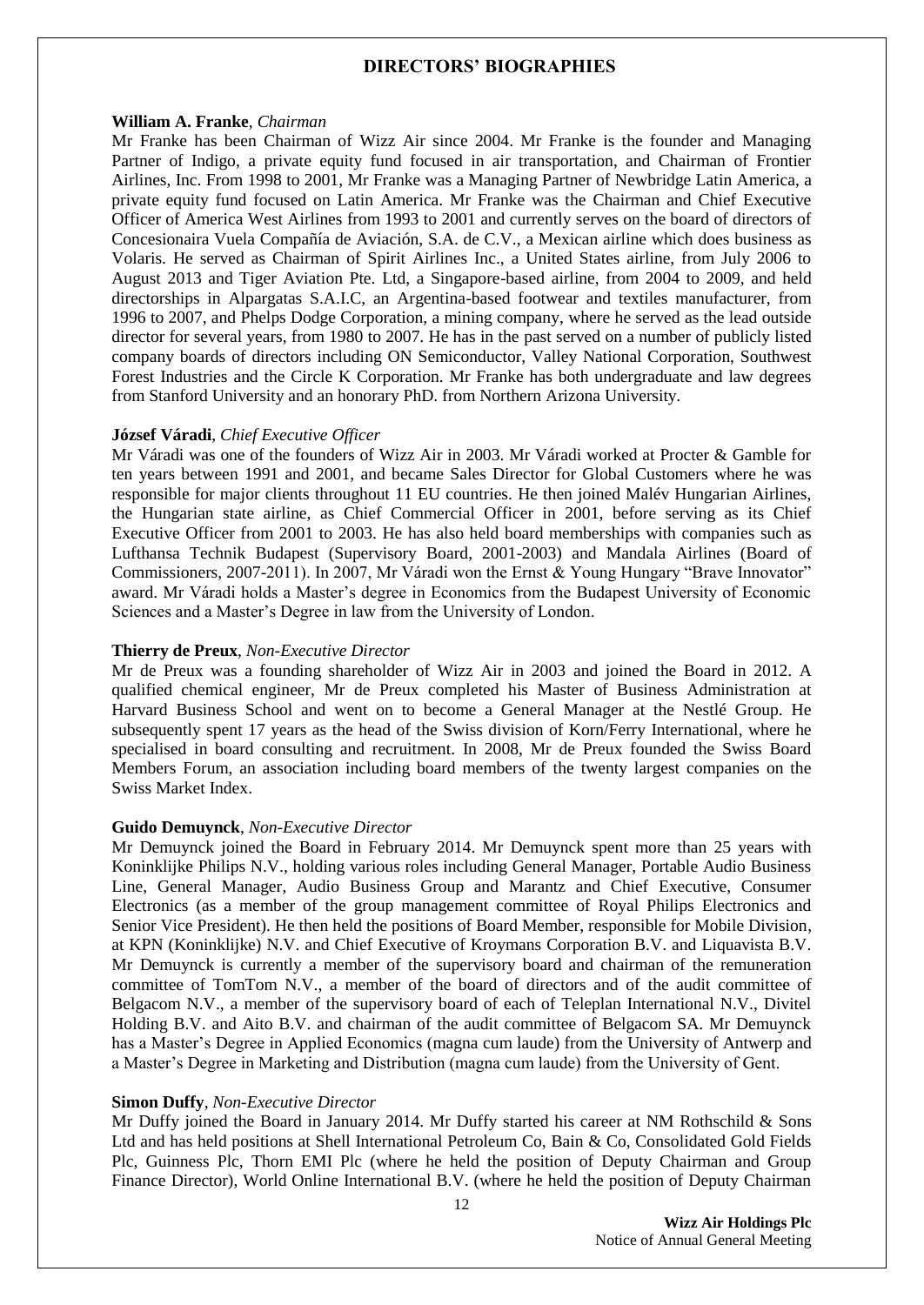and Chief Executive), End2End AS (where he held the position of Chief Executive), Orange SA (where he held the position of Chief Financial Officer), ntl: Telewest Inc. (where he held the position of Executive Vice Chairman) and Tradus Plc (where he held the position of Executive Chairman). Mr Duffy has extensive London Stock Exchange non-executive director experience. He has sat on the board of, amongst others, Gartmore Plc, HMV Group Plc, GWR Group Plc and Imperial Tobacco Plc. He is currently chairman of You View Ltd., which is a joint venture between British Telecom, TalkTalk and all the leading broadcasters in the United Kingdom and chairman of M Blox Inc. He is a non-executive director of Oger Telecom, a Middle East telecommunications company, and of Modern Times Group AB, one of Europe's largest broadcasting companies that is listed on the Stockholm Exchange, where he is chairman of the audit committee. Mr Duffy has a BA in Philosophy, Politics and Economics from Oxford University and an MBA from Harvard Business School.

#### **Stephen L. Johnson**, *Non-Executive Director*

Mr Johnson joined the Board in 2004, left the Board in 2009 and was re-appointed as a Non-Executive Director in 2011. Mr Johnson is Executive Vice President, Corporate Affairs for American Airlines Group Inc. and its principal subsidiary, American Airlines, Inc. Previously, Mr Johnson served as Executive Vice President, Corporate and Government Affairs for US Airways. Prior to joining US Airways in 2009, Mr Johnson was a partner at Indigo from 2003 to 2009. Between 1995 and 2003, Mr Johnson held a variety of positions with America West Holdings Corporation prior to its merger with US Airways Group, including Executive Vice President, Corporate. Prior to joining America West, Mr Johnson served as Senior Vice President and General Counsel at GPA Group plc, an aircraft leasing company, and as an attorney at Seattle-based law firm Bogle & Gates where he specialised in corporate and aircraft finance and taxation. Mr Johnson earned his Master of Business Administration and Juris Doctor from the University of California, Berkeley, and a Bachelor of Arts in Economics from California State University, Sacramento.

#### **John McMahon***, Non-Executive Director*

Mr McMahon has been a member of the Board since 2012. He has almost 30 years of experience in commercial aviation, initially with Aer Lingus, GPA Group and GE Capital Aviation Services before later holding senior management positions at debis AirFinance (now AerCap) and Lloyds TSB Bank. In 2006, he led the initial public offering and New York Stock Exchange listing of Genesis Lease Limited, an aircraft leasing company, where he served as chairman and chief executive officer until its merger with AerCap in 2010. Since then, he has served as a consultant, director and lecturer. His non-executive directorships include Airspeed Limited, BNP Paribas Ireland, Investec Aircraft Syndicate Limited, Turbine Engines Securitization Limited and Waypoint Leasing Limited. Mr McMahon holds a bachelor of engineering degree from the National University of Ireland, Galway, and postgraduate diplomas in accounting and finance (Association of Chartered Certified Accountants) and computer modelling and simulation (Trinity College Dublin). He completed the Advanced Management Program at Harvard Business School and is a Chartered Director of the Institute of Directors.

#### **John R. Wilson**, *Non-Executive Director*

Mr Wilson has been a member of the Board since 2005 and a Principal of Indigo since 2004. Mr Wilson is a member of the Board of Directors of Frontier Airlines, Inc., together with its holding companies, Frontier Airlines Holdings, Inc. and Falcon Acquisition Group, Inc. Prior to that he served at America West Airlines from 1997 to 2004 as the Vice President of Financial Planning & Analysis, Vice President of Operations Finance and other senior finance positions. From 1991 to 1997 he was employed by Northwest Airlines where he last served as Director of Finance for Asian operations based in Tokyo, Japan. Mr Wilson served on the board of Spirit Airlines Inc. from 2009 to August 2013 and served on the board of Vuela Compañía de Aviación, S.A.P.I. de C.V. from July 2010 to